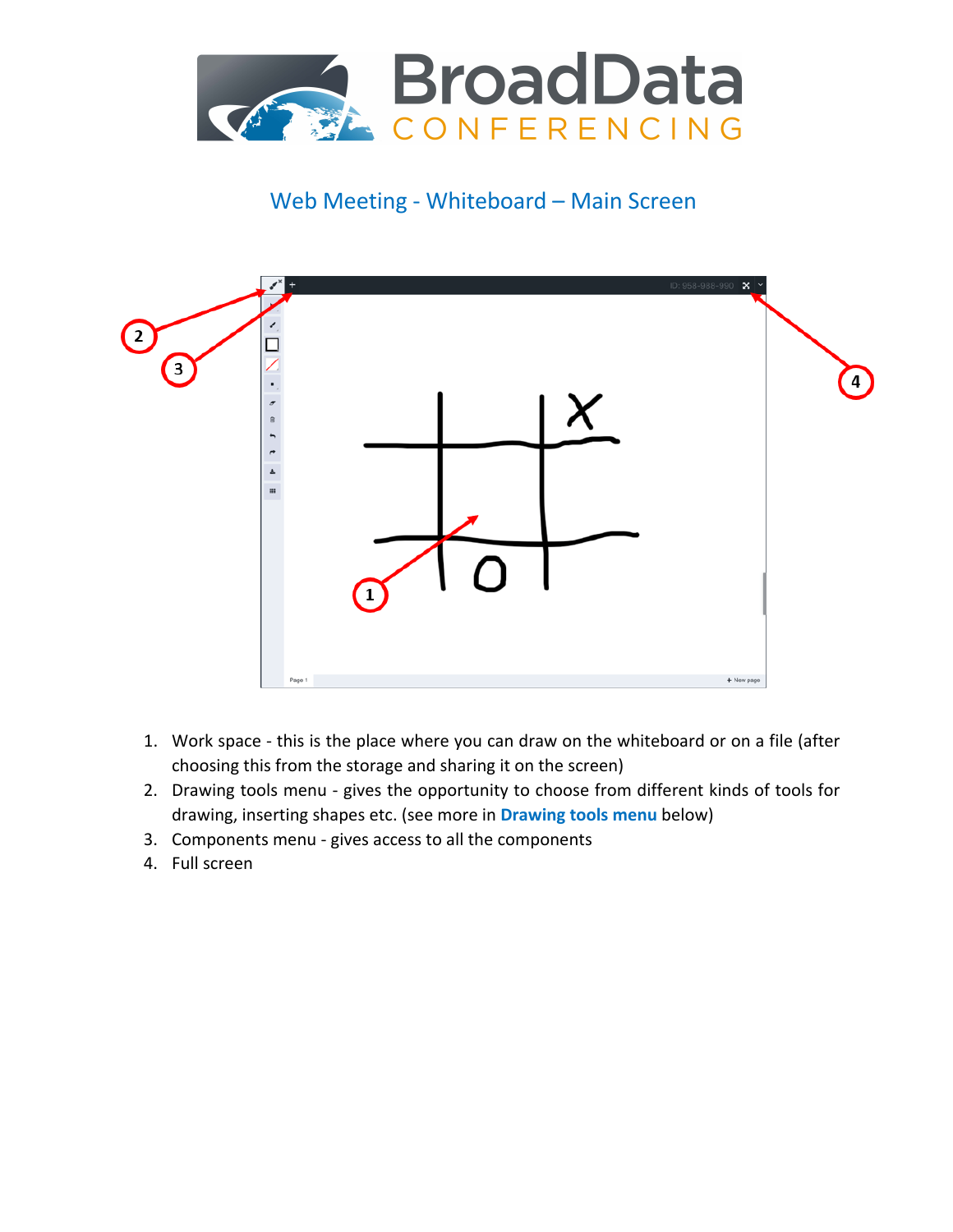## Drawing tools menu



- 1. Cursor options you can enable the cursor and choose what style it will be (see additional settings in **Cursor submenu**)
- 2. Pick a tool you can pick a tool for drawing or inserting shapes in the work space or on the file which you are working on (see **Pick a tool submenu**)
- 3. Pick a stroke colour picks a colour for drawing
- 4. Pick a fill colour picks a colour for filling shapes if you are inserting any
- 5. Size you can choose the thickness of the line that you are drawing with
- 6. Eraser it's used for erasing certain lines/ shapes
- 7. Clear all pressing this will erase all the drawings which are made
- 8. Download/ export gives the opportunity to download and save the file that you were working on
- 9. Grid makes the workspace with grids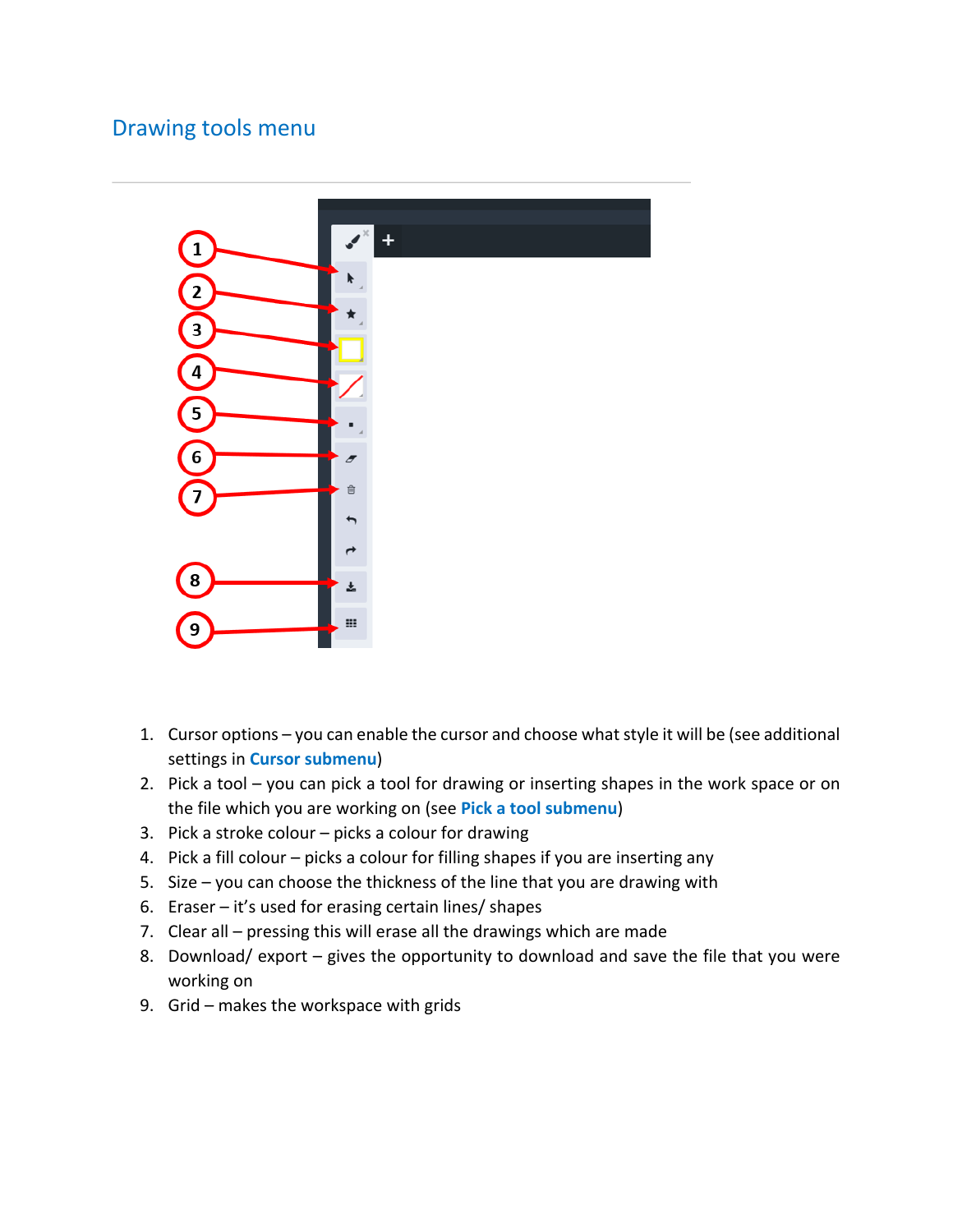## Cursor submenu

| $\ddot{}$<br>▶        |                    |                |
|-----------------------|--------------------|----------------|
| Enable Cursor         |                    |                |
| STYLE                 | SETTINGS           |                |
| Laser dot $\bullet$   | Show NickName      | 2              |
| Arrow pointer         | Enable Trail       | 3              |
| No style <sup>@</sup> | View Click Zone    | 4              |
|                       | Enable Click Sound | $\overline{5}$ |

- 1. Cursor style you can choose from three different styles of the cursor
- 2. Show NickName when it's enabled, next to the cursor will be visible the e-mail or nickname of the person who is pointing
- 3. Enable trail shows the movement of the cursor to the attendees
- 4. View click zone by enabling this option, the cursor is getting bigger when clicking and the attendees can see where the presenter is clicking
- 5. Enable click sound